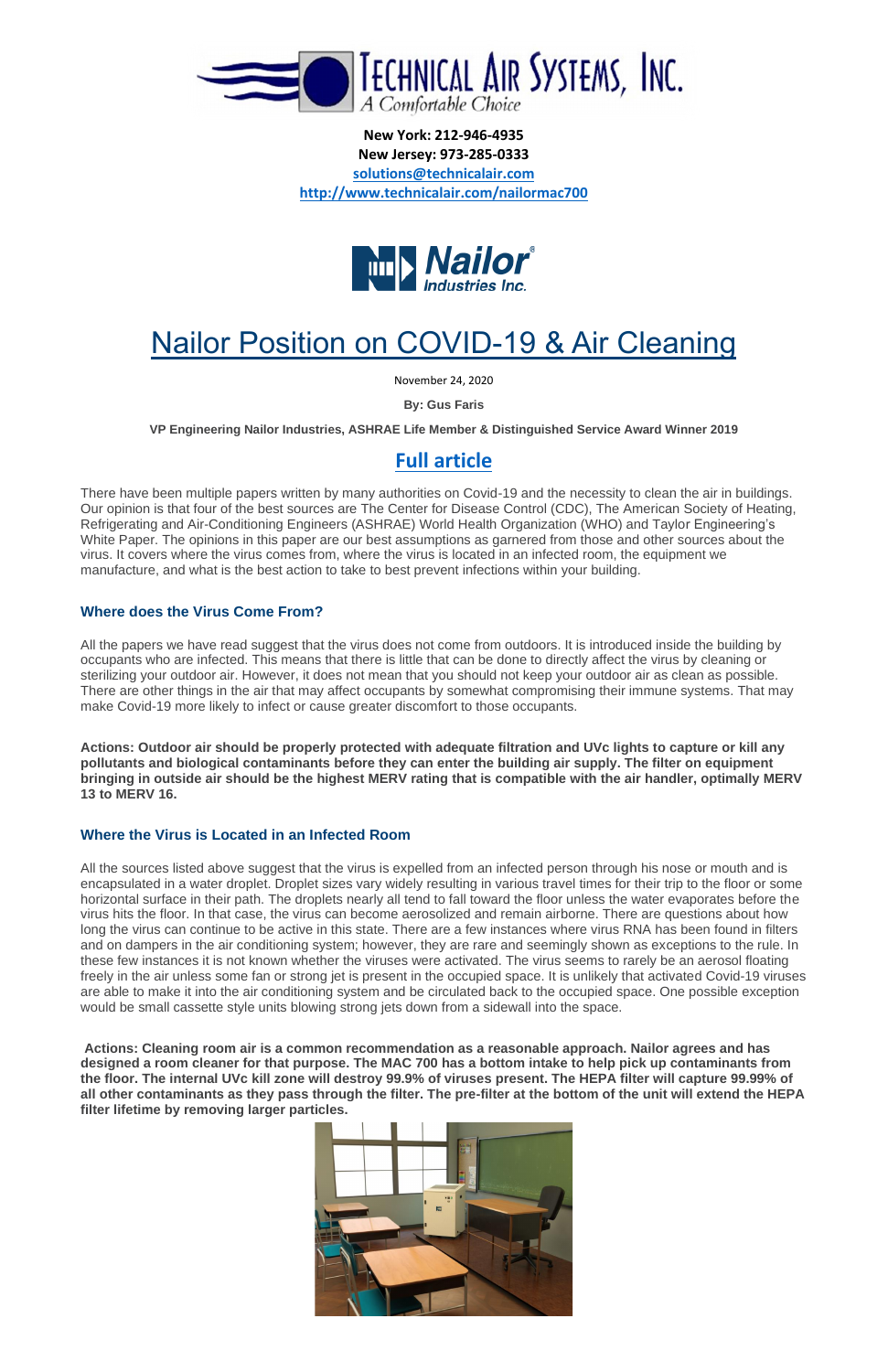

## **The Equipment We Manufacture**

Nailor manufactures custom air handlers, fan coils, VAV terminal units, air control dampers and grilles and diffusers; all of which are in the airstream from the outdoor unit to the terminal grille or diffuser in the space. We have received many requests to provide MERV 13 filters on fan coils and fan powered VAV terminal units. According to the sources cited above, these devices would have minimal effectiveness in controlling the Covid-19 virus in the room space. We have also received requests for UVc lights and, Bipolar Ionization devices and Needle Point Ionization to be mounted in our equipment.

UVc lights require an enclosure. They cannot be allowed to leak UVc outside of the equipment since the light is harmful to humans, wiring insulation, insulation and other organic materials after some time of exposure. Because the fan powered VAV terminal units have large induction ports for inducing plenum air into the duct system, the lights are not able to be concealed and Nailor recommends against using them in this application. Fan coils and air handlers do not have induction ports that are left open. The inlet is usually in close proximity of the coils. In these cases, UVc lights can safely be deployed. However, while UVc is extremely effective at killing biomass on their coils and drain pans, UVc effectiveness is questionable in fan coils since it is unlikely that the virus is present. In air handlers, especially air handlers that involve outdoor air, their positive effectiveness is well documented as described above.

Heavy duty filters are always an option. MERV 8 is required by ASHRAE 62.1 on all air handlers and fan coils that have wet coils and control recirculated air. Higher MERV ratings can be used up to MERV 16, but the air handler or fan coils must be sized accordingly.

Needle Point and Bipolar Ionization are mentioned by all four sources above. Devices that ionize air typically produce some ozone. CDC states that if the device produces safe amounts of Ozone, it is not effective at killing biological agents. If increased production of ozone is present and able to kill biological organisms, the ozone will be harmful to humans, and repetitive exposure will produce cumulative harmful effects. None of the four references recommend them. Neither does Nailor. However, if desired, Nailor will provide electrical connection points to power the devices. They can then be installed in the duct system at the locations where deemed that they may do the most good. Qualified personnel familiar with ozone should be selected to install them. There have been some anecdotal reports that the ionization devices, when mounted in the air circulation equipment does work well at removal of forest fire smoke from the occupied space.



**Actions: If you are concerned about Covid-19 being circulated through your air conditioning system, use the highest MERV rated filters recommended by the manufacturer on the air distribution devices.**